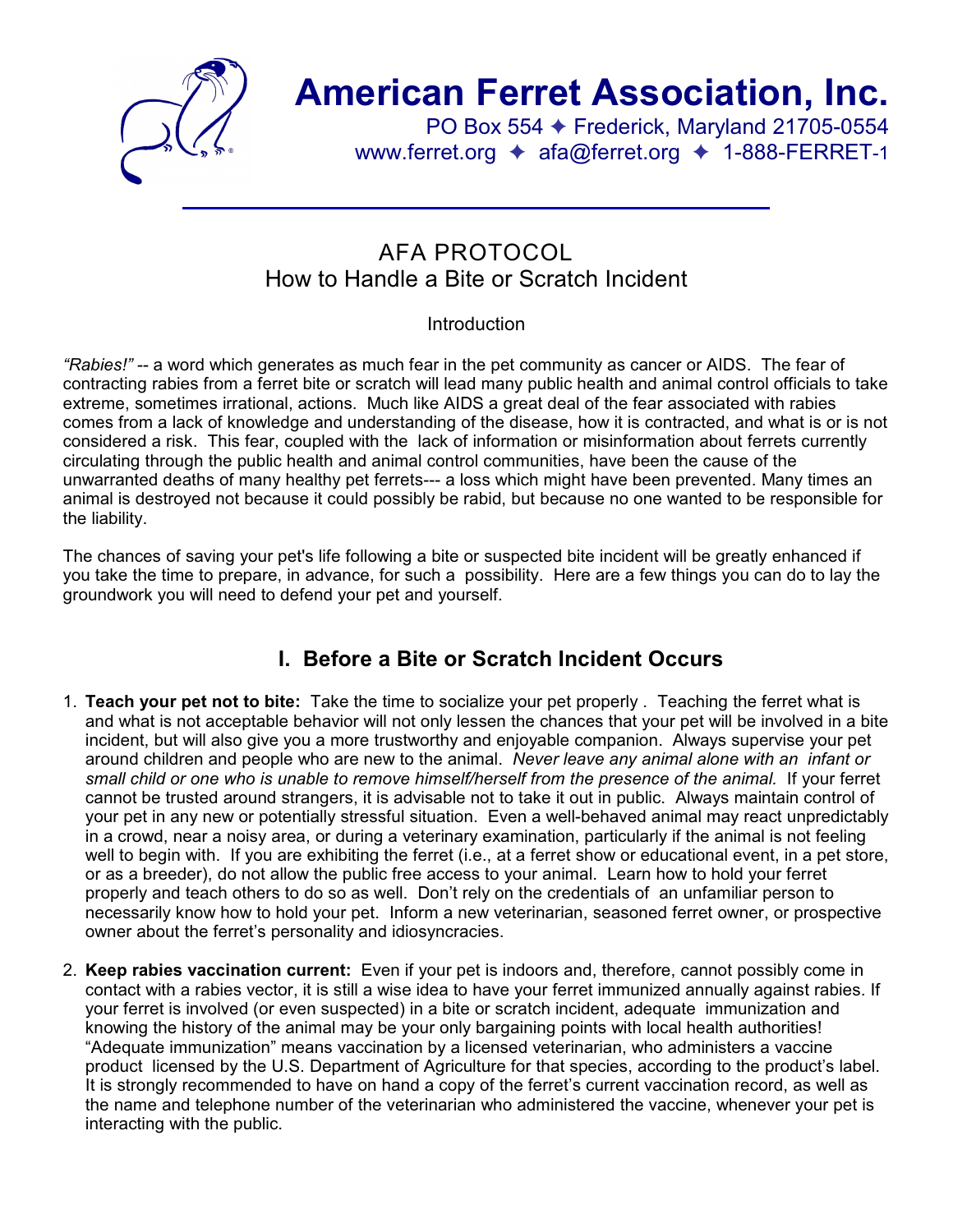3. **Know the laws, ordinances, and policies which affect you:** The regulation of rabies prevention and management is at the local level; there are no federal laws, and very few states have statewide laws. Therefore, it is important that you are aware of city or county laws, which may change from locale to locale. The time to become familiar with this information is *before* you need to utilize it. In most cases following a contact incident, events move far too quickly for you to have the time to obtain and study laws and rules. In addition, you will be under a great deal of stress and could easily miss or misinterpret an important piece of information.

Though most government authorities think they are acting in a manner that protects the public's best interest, many cite recommendations from state or national organizations that may not conform to local laws governing the jurisdiction where the incident occurred. It is your responsibility to find out what your rights are, i.e., whether or not a Risk Assessment is required, whether there is discretion in whether or not a ferret is automatically killed or tested for rabies, and most importantly -- whether or not you are entitled to a hearing. You must assert these rights. No one is obligated to inform you.

- 4. **Know your ferret resources:** Actively participate in ferret organizations. The American Ferret Association (AFA) monitors rabies testing and bite statistics nationally, as well as legal actions and media response. State and local organizations also should be involved in such activities. Local organizations should monitor rabies testing, i.e., how many animals are killed and tested for rabies annually. They should also be keeping track of laws, ordinances and policies, activities and media in your area. Your participation in local groups is encouraged, because the information and contacts will be far more specific to the area in which you live. In a crisis, a local club can often respond faster and with a greater understanding of the politics and personalities involved. You may also have the advantage of meeting owners who have been involved in past incidents with their ferrets and have first hand knowledge of how the system *actually* works, in contrast to how it *should*. Ideally a local club should maintain a library of information which is updated periodically and can be easily accessed when needed, so that you will not have to keep it on hand. It is also advisable to have one or more individuals identified within the organization as contact points in cases of emergency. To find the closest ferret organization to your area, contact the AFA at 1-888-FERRET-1 (Eastern time zone) or email at afa@ferret.org.
- 5. **Get to know your local jurisdiction:** In addition to the local laws and ordinances, get to know your local health department, animal control system, and local veterinarians. This can be accomplished through volunteer work, joining local civic groups (e.g., humane societies, 4-H) and participation in local meetings and activities. Work with public health and animal control authorities to develop a rational case-by-case risk assessment for ferrets if one isn't already in place.
- 6. **Know your veterinarian:** The veterinarian is recognized as an animal health "expert" who might be called upon to assess the status of your ferret in the case of a bite incident. Make sure your veterinarian likes and treats ferrets, and that he/she is familiar with your ferret(s). He/she should maintain complete records of your ferret's health, which accurately reflect the health and the immunization status of your animal. The proper vaccine (with the date of immunization, vaccine name, manufacturer, date of expiration, and lot number) should be recorded. Although many states do not require it, the only record of rabies vaccination that may be recognized by the courts and in different jurisdictions across the U.S. is the National Association for State Public Health Veterinarians (NASPHV) FORM 50 or FORM 51 to record rabies vaccination. *Demand a completed signed copy*. Besides vaccination, your ferret should receive a full physical examination by a veterinarian at least annually. A veterinarian should record a complete description and health assessment of your animal. In the event of a contact incident, he/she would be required to document the health status of your animal prior to and at the time of the incident and to identify any signs suggestive of rabies virus infection. Therefore, a baseline record of your ferret's health status may be pivotal in the assessment of rabies risk and the handling of the bite incident.
- 7. **Stay alert to local media and changes in your local regulation:** Increased media coverage about dog bites, pot-bellied pigs and other animals may be a warning sign for changes in sentiments towards pets, including ferrets. Anti-ferret laws can be enacted quickly and without much notice. Changes in local health officials and animal control authorities may provide an opportunity to educate new employees on the habits and pet qualities of ferrets, as well as an opportunity to change negative policies. Sit in on city council meetings and learn which committees are responsible for animal control and get on the list(s) of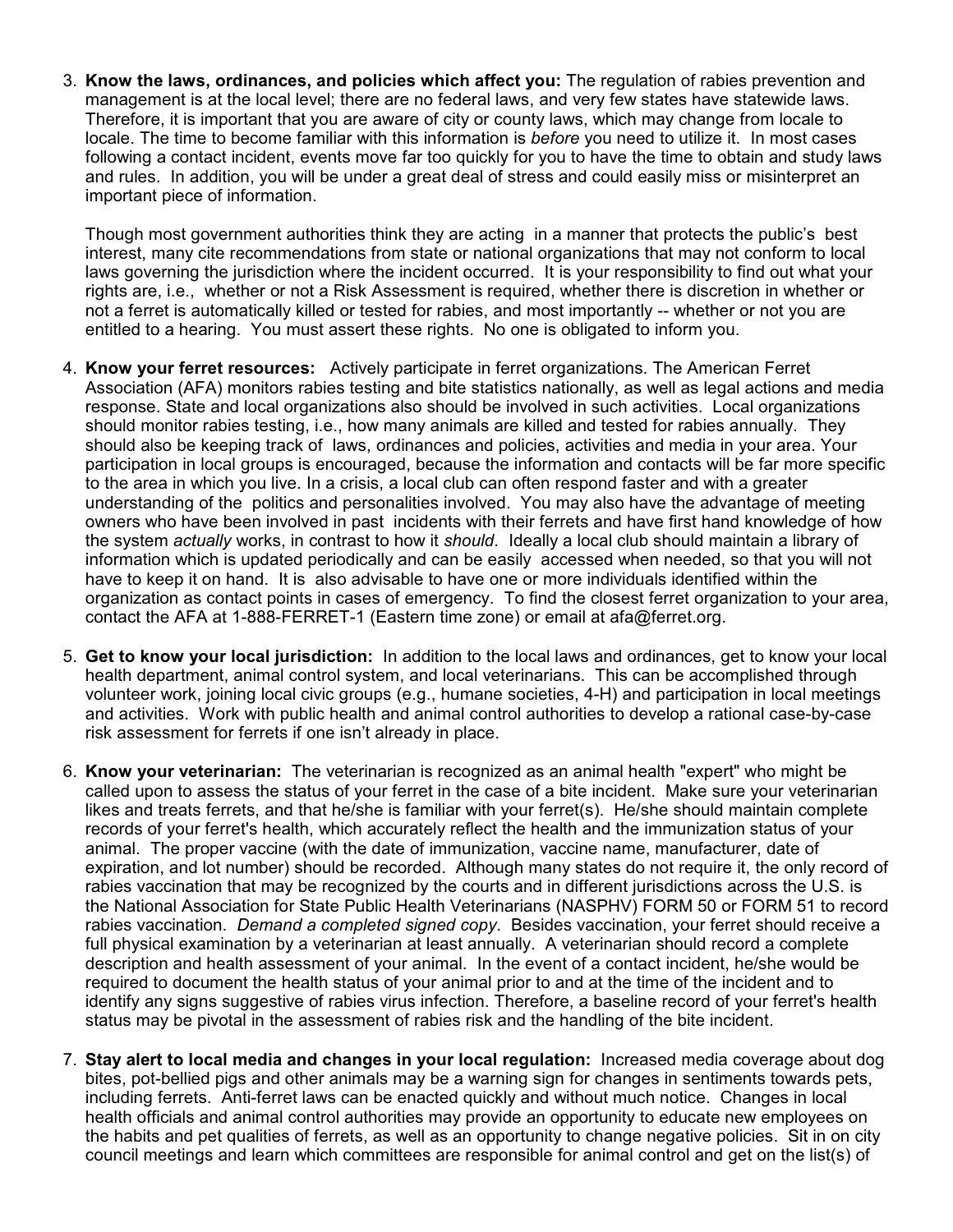persons notified of "rule" hearings, i.e., the way you as a private citizen can influence the rule-making process. This can be done on a local or state level.

8. **Develop a plan:** Your plan should address the above issues. Make sure you and your family members know what procedures should be followed in an event of an incident.

# **II. If Your Ferret Is Involved in A Contact Incident**

- 1. **Follow your plan:** If you have followed the above recommendations, you should be prepared for the many events which may happen very quickly. Do not panic!! While you need to be aware that an exposure incident is a very serious matter, you need to maintain a calm and reasonable composure. Your sense of urgency or concern will be picked up by the person who has received the alleged bite or scratch, who will then feel they have cause for concern.
- 2. **Determine if a bite or scratch occurred:** Calmly determine whether a bite or scratch *actually* occurred. This is extremely important. If the skin was not broken, there is *no potential risk to developing rabies* from contact with that animal. Even bites or scratches from rabid animals which do not break the skin, cannot transmit the virus.
- 3. **Wound Care:** If the skin was broken, wound care should be started immediately. Apply soap and water; use disinfectants if they are available, but don't wait to be seen by a physician or for other disinfectants, which can be used later. Once cleansed, the extent of the wound should be evaluated to determine if further medical care is needed. Unlike dog and cat bites, ferret bites usually don't become infected, nor do they generally require surgical attention. However, a tetanus booster should be administered in the event that the bite victim's immunization status is outdated, i.e., more than 5 years.
- 4. **Assess the situation:** The emotional state of the involved individual is very important to assess. If a child has been bitten or scratched, pay close attention to the parent(s) and their reactions. Take notes (preferably written) of the incident (time, place, circumstances, witnesses). Gather as much information surrounding the circumstances of the incident as possible. Knowing exactly what happened, why, and the sequence of events will not only help you defend your pet, but will also give insight into weak areas in your pet's socialization or areas you need to be more aware of when taking your pet out in public.
- 5. **Reassure the involved individual:** This is where having the copy of the vaccination certificate and the name and number of the veterinarian becomes important. If you can produce documentation that your ferret is up to date on its rabies vaccinations, the concern over the possibility of rabies often ends there. It is a very good idea to reprimand your pet immediately in the presence of the person bitten or scratched for the misbehavior. This shows that you are in control of your pet. If you feel your pet can be trusted, after the reprimand, re-establish contact between the individual and your pet. This way the last memory will be of a normal situation, not the bite, and will help to diminish anger, fear or apprehension they may feel towards you or your pet. Calmly answer any concerns from the individual or, in the case of a child, from the child's parents. If a child is involved and the parents are not present, go with the child and speak to the parents. Children, especially very young children, often describe the world in exaggerated terms, not the way you want the incident described to the parents. Make an effort to get the victim to take care of the wound site (see above). If the bite is severe enough to require medical attention, offer to pay the bill (this is your liability as a pet owner under the law, anyway). This will give you an opportunity to speak with the doctor and to answer any of his/her concerns about the health of your pet. Be prepared to provide copies of the health records of your pet, the name and telephone number of the veterinarian and to answer any questions about the animal's history.
- 6. **Notify your ferret resources early:** Inform those who may be involved in an effort to save your pet as early as possible**.** Before matters escalate, notify your local ferret organization(s), providing them with as much information as possible regarding the circumstances and current status of the situation. Give them your impressions of the emotions and attitudes of the victim, witnesses, and any other parties involved. Once this information has been collected and evaluated, you or your local organization can seek further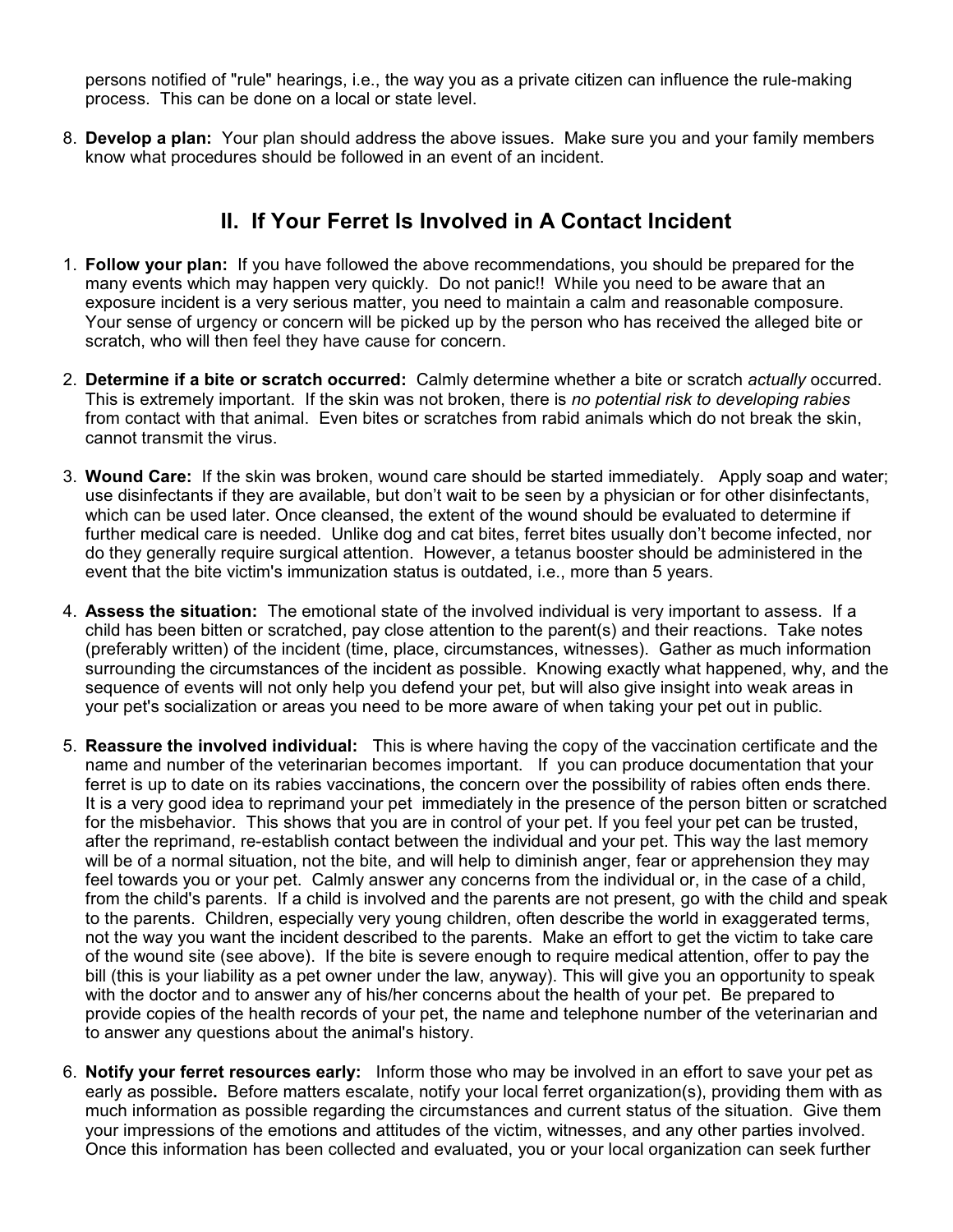assistance, if needed, by contacting the American Ferret Association.

7. **Quarantine your pet:** Isolate your pet from any other animals and people and maintain this isolation until you know that the matter is not going to involve consideration of rabies testing of your pet. Local authorities have been known to seize and test all animals associated with the biting animal, if there is any question as to which animal actually did the biting or if they claim that the other pets might be infected by a potential rabies source. If possible, board the animal with a veterinarian or local ferret shelter. A local club may be able to assist you in finding a temporary placement with a suitable facility.

# **III. If Health Authorities Demand Your Pet For Testing**

There has never been a documented case of rabies transmitted from a ferret. However, this may not stop public health authorities from demanding your ferret if it is involved in a bite or scratch incident. In response to an incident, public health departments feel obligated to act immediately. For more detailed information about rabies, see **Appendix A**.

#### 1. **Enact your plan:** Your plan should address the following:

#### a. *Expect the Unexpected*

Health and animal control officials may not respond logically or rationally. Get your pet out of harm's way. If at all possible move your pet out of the local jurisdiction of the public health, animal control and law enforcement agencies *before* they demand it for testing. This is important for two reasons: First and foremost, once your pet is in the hands of animal control or public health, it is an almost certainty that it will be destroyed and tested for rabies. You may, in the long run, be able to prove that their actions were improper and recover your costs, but the life of your pet has been taken and cannot be replaced; Second, it forces the officials to acknowledge the local legal process to force you to surrender your pet.

#### b. *Don't Believe Everything You Hear*

Be sure to request the actual law, regulation, or ordinance covering the jurisdiction in which the bite incident occurred. The governing law, regulation or ordinance may differ significantly from the recommendations and guidelines of public health organizations.

#### c. *Control the Timing of Events*

If your pet is seized by authorities, the timing of the events is determined by the local authorities, often not by what is required under law or written ordinance. If the seizure can be delayed, it affords you and/or your legal representative a chance to speak in defense of yourself and your pet, to get the facts into the official record, and to have a impartial third party decide the fate of your pet. Another benefit to this tactic is that it deprives them of the control of time. Many animals are destroyed because there simply was not enough time to generate and to file the necessary papers to obtain a court order preventing it.

- 2. **Mobilize your support:** If you haven't done so already, mobilize your local and national ferret resources. This will show the authorities that there is an organized group to be dealt with, the kind of group that can be in several places, doing several things at once. Contact your ferret's veterinarian. If you are able, obtain an attorney. One of the favorite tactics of public health and animal control is intimidation. Having legal representation, as well as a third party who cannot be bullied sitting in on any meetings and hearings not only lends a great deal of moral support to the pet owner but sends a clear message that you will demand all rights and considerations under the law. Contact your elected representatives. It will impress upon the local jurisdiction that any actions taken by the authorities will be accountable to the local residents and taxpayers who wield some political power.
- 3. **If possible, enlist support of the bite victim:** Your position can be greatly strengthened by having the bite victim on your side. In many jurisdictions the local rabies policy requires either the testing of the animal or the post-exposure treatment of the victim with no exceptions. Health and animal control authorities will often bombard the bite victim with stories of the horrors of rabies and how it is fatal to humans to push them to support the destruction of the animal. This is because they cannot force a person to undergo any medical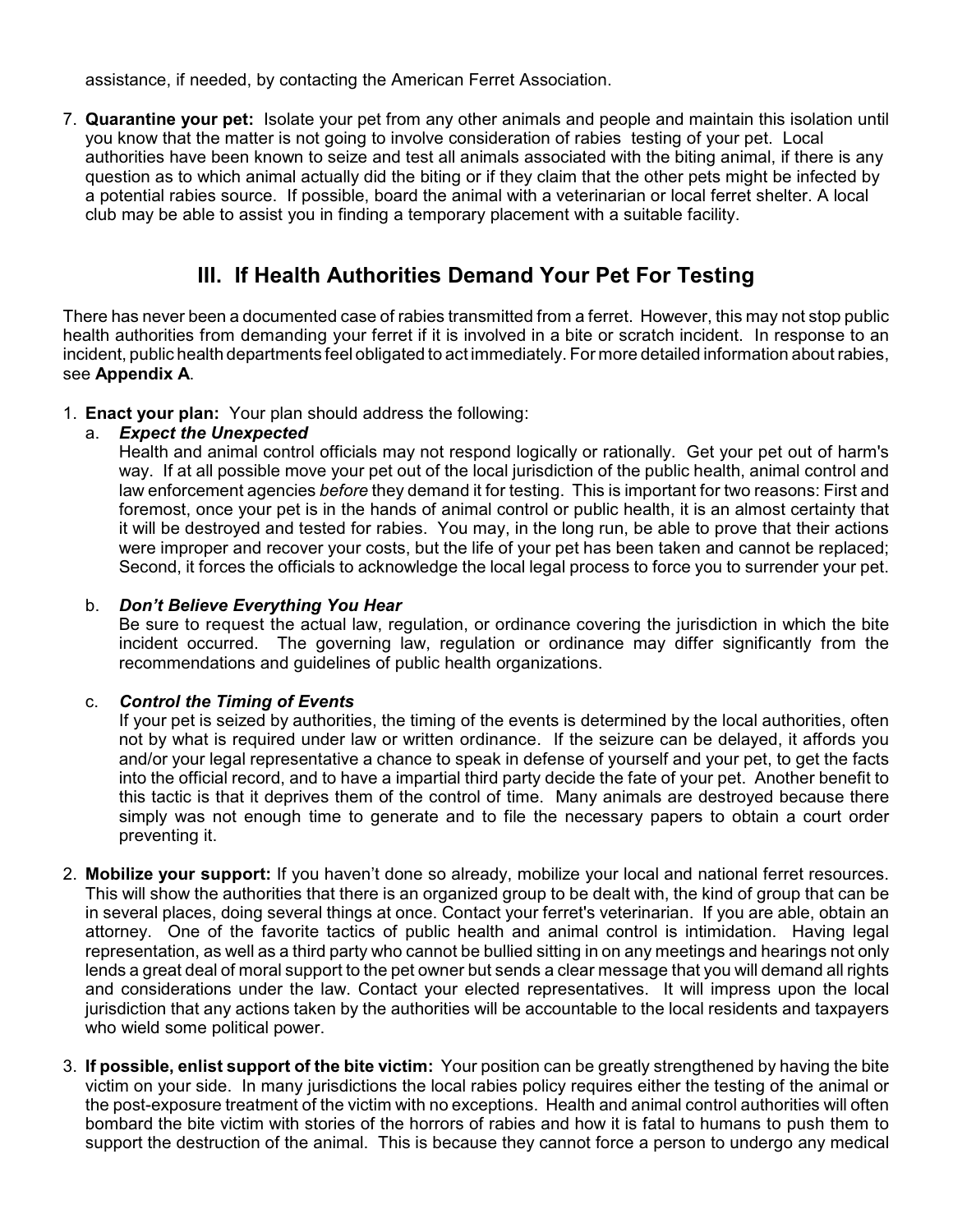treatment against their will. In the absence of countering information, most individuals break down. If you can work something out with the bite victim so that they are willing to undergo the post exposure treatments and you pay for them, this is usually enough to save the animal from testing.

- 4. **Demand your legal rights:** Pets and other livestock are considered by the law to be personal property. Your right to due process of law is a constitutional mandate based on the Fifth Amendment, which provides that no person shall "be deprived of life, liberty, or property without due process of law," and on the Fourteenth Amendment, which prohibits governmental agencies from encroaching on the individual's rights without due process. In order for the government to exercise its power over you, due process requires that you be given:
	- a) notice of the proceedings or actions against you,
	- b) an opportunity to prepare for the proceedings,
	- c) the chance to be heard both in presenting your own claim and in defending against the government's claims against you,
	- d) a fair hearing before an impartial tribunal.

Do not hand over your pet unless you are presented with a court order. If you are ordered to surrender your pet, immediately demand your right to a hearing. If your animal is taken, get a receipt. The receipt should show the date, description of the property taken (your pet), by whom the property was taken, and for what purpose.

5. **Involve the media:** National organizations can generate media attention and support. However, your local club should have cultivated media contacts through their various human interest events. Use the public forum to shine a harsh light on the activities against you, even if it is just in the form of a Letter to the Editor in your local paper. There are always one or more reporters who delight in exposing governmental misdeeds. These are the people to draw attention to and to generate support for your plight. The more unreasonable the position taken by public health and animal control, the easier it should be to sell it to the media.

Remember, many health officials are appointed by elected officials. Adverse publicity and any correspondence should be copied to the political figure responsible for the appointments of the offending officials and to your media contact. They will see that you are, in essence, contacting their boss. The politician will see the potential for harmful publicity and possibly liability in the current interpretation of the law. Every little bit helps.

6. **Act within the law:** If the local authorities successfully obtain a court order, which requires you to surrender your pet for quarantine or testing, first verify that the order is proper. You may wish to speak with an attorney. If the court order is valid, assert whatever rights to appeal you may have. These should either be spelled out within the text of the order, or can be gotten by speaking to the judge issuing the order or someone on his/her staff. Above all comply with any valid legal authority. To defy the law severely damages both your credibility and the credibility of those who may be trying to help you. The people who are unreasonably trying to destroy your pet can and will make a point of holding up your lawlessness as justification for their own extreme actions. Sometimes you are in a position where you may lose your pet but can come back and make them pay a greater price later. Learn from these setbacks so that you will know where the weak points in your strategy are, as well as those arguments that were used successfully against you. Come back even stronger.

\* \* \* \* \* \* \*

We remind you, however, that if the local laws, ordinances, or policies are not in your favor, it is up to you and others in your area to change them. For more information on how to support change in your local area, please contact the American Ferret Association's Legislative and Legal Affairs Committee by writing the AFA P.O. Box 8056, McLean, VA 22106-8056 or call 1-888-FERRET-1, or by electronic mail at afa@ferret.org.

Prepared by the AFA Legislative and Legal Affairs Committee in conjunction with the AFA Health Affairs and Education Committee Chairs [AFA-94-001]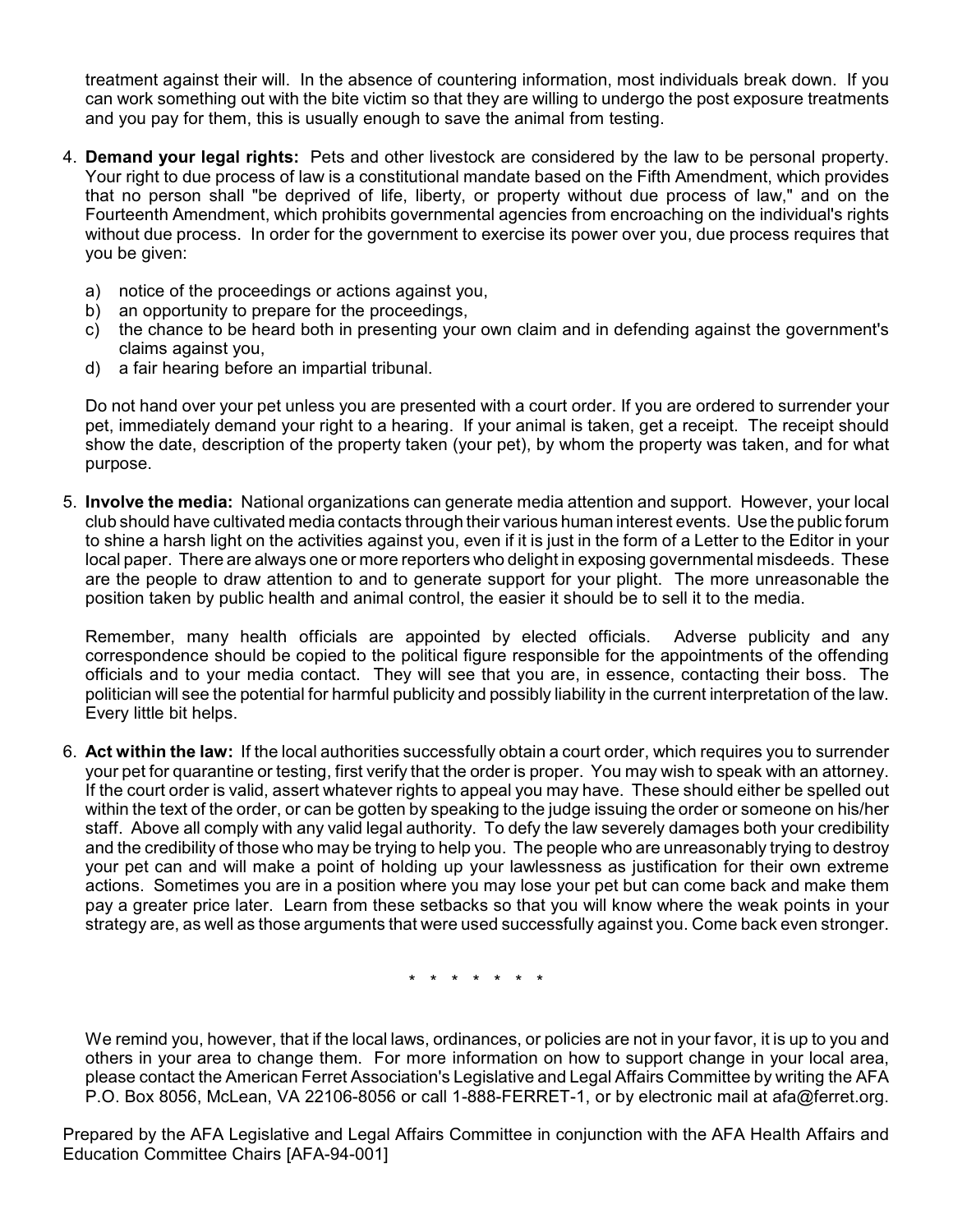# **APPENDIX A** *Rabies - An Overview*

#### *What is "Rabies" and How is Rabies Infection Transmitted?*

Rabies is a viral disease. All warm-blooded animals (and humans) can contract rabies. While the rabies virus can be transmitted by a variety of ways, including organ transplantation from an infected individual, the most common means of transmission is through contact with virus in the saliva of an infected animal. This usually occurs through a bite wound. Transmission can only occur if the animal is excreting the virus in the saliva at the time of the bite. Therefore, not all bites are potential exposures to rabies. Clinical rabies in humans is very rare in the United States, occurring in approximately 2-6 people annually (see Table A-1). While dogs and bats are the most common sources of human rabies, there has never been a case of human rabies transmitted by a ferret. Rabies is exceptionally rare in ferrets. Since the U.S. began systematically documenting cases of rabies in the 1940's, there have been approximately two dozen ferrets documented with rabies, two of which were thought to be related to the administration of a modified live rabies vaccine no longer in use. Many scientific studies now point to the ferret being a "dead-end in the cycle" of rabies transmission.

#### *What is "exposure to rabies mean"?*

Exposure to an infected animal can occur if your pet comes in contact with an animal infected with the rabies virus usually through a bite wound. Two conditions for transmission of the rabies must occur: 1) the biting animal must be *infected* with the rabies virus, *and* 2) the rabies virus is *excreted* in the biting animal's saliva at the time of the bite. Bites alone do not automatically mean that rabies virus has been transmitted. Indeed, humans are fairly resistant to getting rabies. Contact with a rabid animal can occur if your pet escapes outdoors, or is left unsupervised outdoors for any length of time. For ferrets, contact is usually unlikely, since most pet ferrets are housed indoors and, once escaped, do not survive well on their own.

#### *What is a "risk assessment"?*

Any bite or scratch should be evaluated to determine if there is a risk for developing rabies. This evaluation, called a "risk assessment," that is an evaluation of the potential risk of getting rabies from the biting animal, should be conducted for any bite incident. The basis of management of both the offending animal and the bite victim (animal or human) is determined based upon the potential for the bite to transmit the rabies virus. Although not universal at this time, risk assessment has now been incorporated into many laws and regulations, and national recommendations.

In some jurisdictions healthy ferrets with no history of exposure-- some of which were even adequately vaccinated-- are being needlessly killed and tested for rabies. This unfortunately has even occurred where the laws or regulations require a risk assessment to be conducted. Public health authorities often refer to a document called the "Compendium of Animal Rabies Control" produced by the National State Public Health Veterinarians (NASPHV) which is a policy document, *not* a law or regulation. While the 1998 version of the Compendium now includes ferrets in every section as dogs and cats, including the section on quarantine, many state and local laws and regulations may differ.

Rabies is not a "spontaneous" disease. Direct contact with an infected animal or the saliva or brain tissue of an infected animal is required. The ferret's history is important. If the ferret has a "closed" history for exposure covering at least 120 days prior to the contact incident, it is not possible that it is infected. In such cases no action should be taken. If the animal does not have a closed history, however, has escaped or was running free at the time of the incident, what was the maximum period of time the animal was free? If the ferret was bitten by a rabid animal the moment it escaped, the minimum number of days the rabies virus has been shown to incubate in the ferret is 6 days. In less than this time period, the virus would be unable to make it up to the brain, replicate and then be excreted in the saliva. In addition, while ferrets have been reported to have had rabies virus in their salivary glands at the time of clinical signs or death, only in one experimental study did ferrets excrete virus in their saliva. In a study conducted by the Centers for Disease Control and Prevention, ferrets inoculated with a raccoon rabies viral variant excreted virus in their saliva for up to two days prior to showing clinical signs of rabies. These results, along with other studies conducted by CDC, are compatible with a 10-day quarantine period.

#### *Does vaccination status matter?*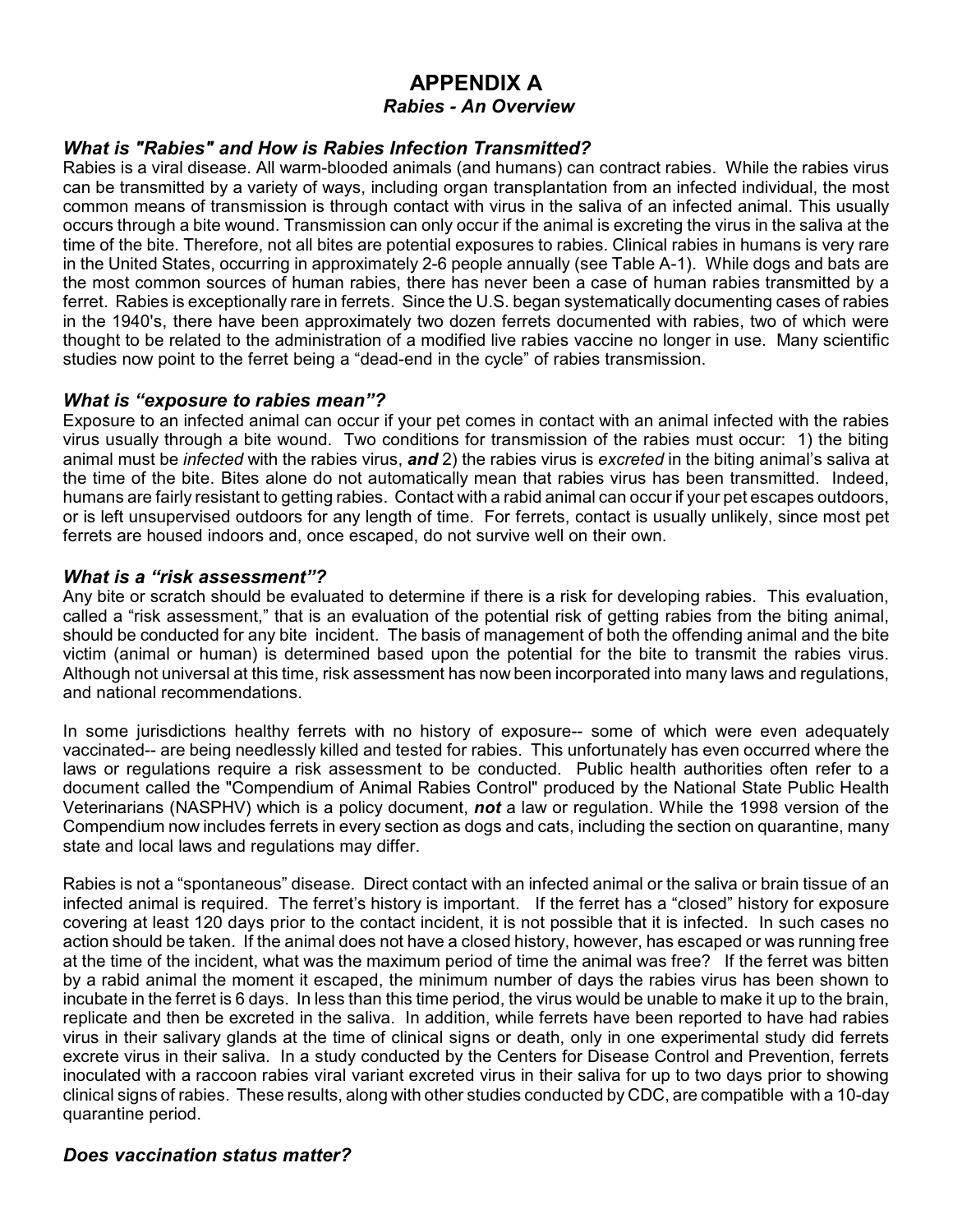While it is theoretically conceivable that a vaccinated ferret might get infected with rabies if the vaccine was given improperly, or the animal's immune system was unable to respond to the vaccine, this is a *highly* unlikely scenario. Indeed from 1991 to 1994 there have been 6 pre-exposure rabies vaccine failures (Pam Wilson, Texas Department of Health, Zoonosis Control Division, 512-458-7255), none of which have ever occurred in ferrets. While vaccination status alone may be insufficient to rule out the possibility of rabies, it should be used in conjunction with other criteria listed in this section to assess the risk to rabies.

Before there was a rabies vaccine product that is USDA licensed for use in ferrets, several ferrets contracted rabies from a modified-live vaccine product. Only killed rabies vaccine products are currently available on the U.S. market. Ferrets should be vaccinated using the IMRAB-3 vaccine (Rhone Merieux, Athens, GA), which is the only currently U.S.D.A. licensed product approved for use in ferrets. Any rabies vaccine should be administered by a licensed veterinarian.

#### *What is "apparently healthy"?*

"Apparently healthy" means that the animal shows no signs of illness suggestive of rabies, and the animal has not had a change in health or behavior in the past 30 days, including, but not limited to lethargy, lameness, weakness, slowness of movement or gait, paresis, paralysis, or loss of appetite, or a licensed qualified veterinarian having examined the animal prior to the contact incident has identified and documented that behavior or health changes were caused by a condition unrelated to rabies.

#### *What does Incubation Period mean?*

The incubation period is the time period between the entry of the virus into the body of another animal or human, and the time at which signs of disease appear. For some animals, such as humans and dogs, this can take years. However, in ferrets the incubation period is from 4 days to three months.

#### *What is the"Viral Shedding Period"?*

Once the virus enters the body at the site of the wound, it may stay there for a period of time. It then travels, via the local nerve endings to the brain, where it multiplies. The virus then travels through the nerves that go to the salivary glands, where it may be excreted, or "shed," in the saliva. It is at this point the infected animal is "infectious," that is, capable of passing the disease.

In ferrets, the signs of rabies include: changes in behavior, loss of appetite, anxiousness, headache in humans, anxiousness, fear, sleepiness, paralysis, paresis, fever, this may be coma, and often death. The aggressiveness of the animal appears to be dependent on the source of the originally infected animal.

#### . *What is Animal Rabies Testing?*

There is no test that can be performed to determine rabies in a living animal. While serum proteins called "antibodies" may increase as a result of infection, they also rise in response to vaccination. Therefore, the only accurate way of assessing infection at this time is examination of brain tissue by special staining techniques. This requires the animal to be killed and the fresh brain tissue removed and quickly processed by laboratories that routinely conduct such testing.

The only "sure" protection against the possibility of developing rabies is pre- or post exposure prophylaxis. These regimens of vaccines and immunoglobulin confer both active and passive immunity to the rabies virus. If a person has undergone such a series, killing and testing the animal to determine whether or not it has rabies is unnecessary from a medico-legal standpoint.

#### *Was the bite or scratch provoked?*

A bite or scratch incident by an animal may be "provoked" or "unprovoked." Provoked exposures occur as the result of some action on the part an individual (or animal), usually the one that was bitten or scratched. Provoked bites or scratches may occur when an animal is disturbed while it is eating, surprised, protecting its young or territory, or even while being handled or petted. However, if the animal attacks someone or another animal for no apparent reason, such as when the person is sleeping, or not interacting with the animal, this circumstance would be considered an "unprovoked" incident.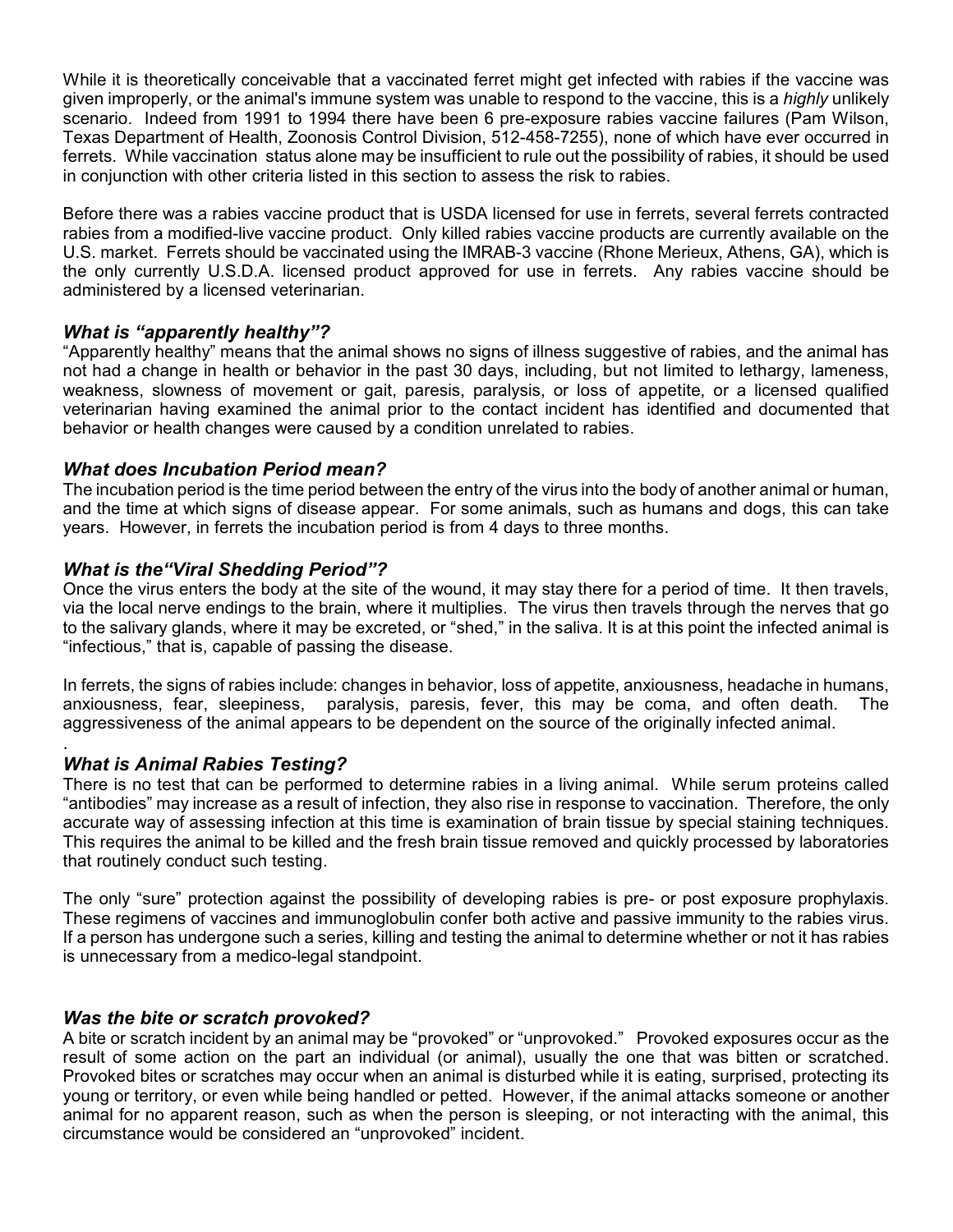#### *What is the status of rabies in the area where the incident took place?*

It is important to know if rabies is endemic or epidemic in the location where the incident took place. If there have been lots of animals with documented rabies in the region, and the ferret has been found outdoors, the likelihood of it meeting an animal with rabies is somewhat increased.

Depending on the above questions, if the ferret is healthy, one may choose to do nothing, or the ferret may be quarantined. While state and local laws may mandate a specific approach, to date all scientific evidence on the pathogenesis of the rabies virus in the ferret is compatible with a 10-day quarantine period.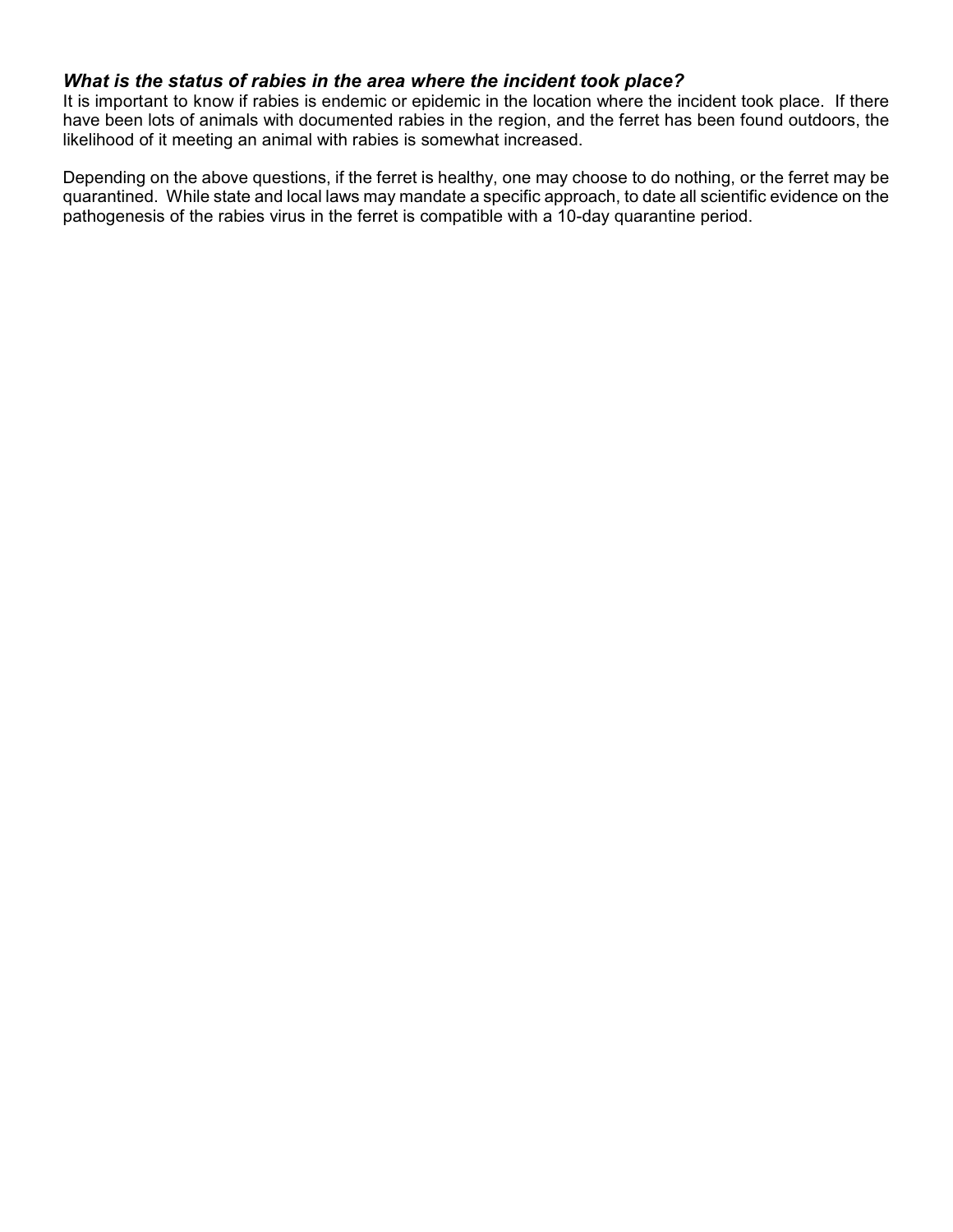## *Risk Assessment*

In order to assess whether or not the ferret could have potentially been shedding rabies virus at the time of the incident, the following steps are suggested:

### **Was the skin broken?**

NO: No action needed. No exposure could have taken place.

YES:

## *Could the ferret have been exposed to rabies?*

 [If the ferret has a "closed" history, it would be impossible for the animal to be excreting the rabies virus in the saliva]

NO: No action needed.

YES:

# *Does the ferret appear healthy?*

Yes: Observe the animal for 10 days.

NO:

# *Is the ferret showing signs of disease consistent with the diagnosis of rabies?*

NO: Observe the ferret for 10 days in quarantine. \*\*

YES:

#### *Have these signs been identified prior to the bite incident by a qualified veterinarian?* YES: Observe the ferret for 10 days in quarantine.

NO: Consult a qualified veterinarian for further action.

NB: If at any time the bite victim agrees to undergo post exposure prophylaxis, the animal may be quarantined.

\*\*[If the animal is vaccinated, or the bite was provoked, or there is no rabies in the local region where the bite occurred, one may choose to do nothing.]\*\*